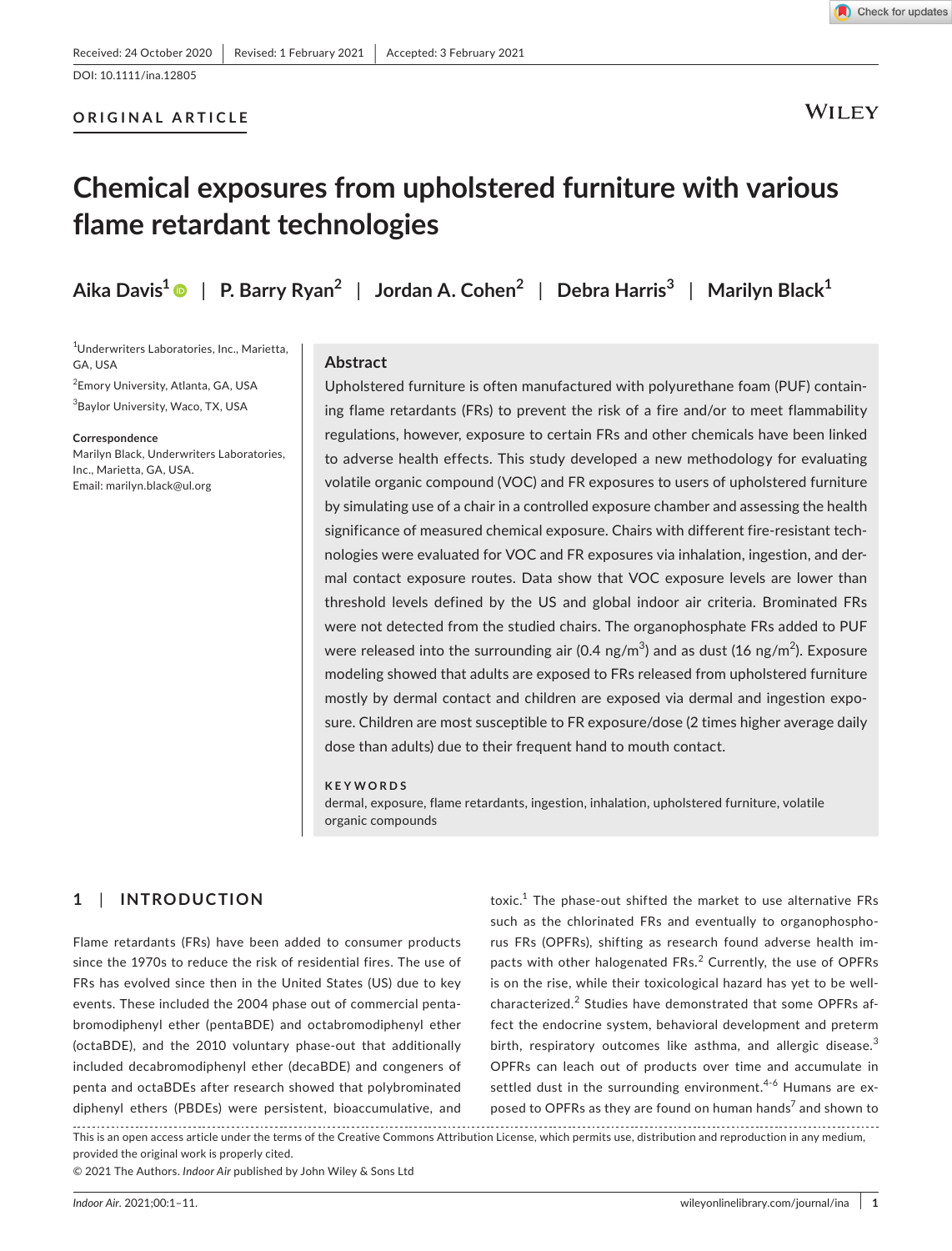metabolize in the human body.<sup>8,9</sup> In addition to the use of OPFRs as FRs, these chemicals are used in plasticizers, paints, glues, and for industrial processes. These organophosphates are prevalent and persistent in both indoor and outdoor environments.<sup>10</sup>

In addition, volatile organic compounds (VOCs) are ubiquitous, and consumer products emit numerous VOCs. For this reason, indoor air has a complex mixture of VOCs many with higher concentrations than outdoor  $air<sup>11</sup>$  Potential health impacts vary for specific VOCs based on exposure including cancer, reproductive harm, sensory irritation, odor annoyance, and headache.<sup>12,13</sup> Individuals spend 80% or greater of their day indoors and at least 66% of that in their residence.<sup>14</sup> This results in spending the majority of time in environments contributing to VOC and potential FR exposures.

Flammability standards for furniture, when they exist, vary by country. There is no national flammability standard in the US, but England, for example, has an open flame flammability standard.<sup>15</sup> The risk of fire continues to exist as domestic fires account for a large percentage of civilian fire deaths in both England<sup>16</sup> and the US.17 For example, home fires caused 2720 civilian fire deaths, or 74% of the total fire deaths, in the US in 2018.<sup>17</sup> The furniture flammability standard in California shifted from a required open flame performance test to a smolder resistance test $^{18}$  which allowed products to be constructed and sold to the marketplace with little to no added FRs.

Studies coupling chemical exposure and fire performance risks of upholstered furniture manufactured with and without FRs are limited. This study investigated how humans may be exposed to VOCs and FRs from upholstered furniture manufactured with different FR technologies that currently exist in the market. This paper focuses on the exposure assessment component of a larger study on furniture flammability and human exposure to FRs, where chemical emissions into the surrounding environment during typical use of a lounge chair were examined using an exposure chamber and measuring inhalation, ingestion, and dermal contact exposures. The second portion of the study investigated flammability performance of the differently constructed lounge chairs and the relationship between daily exposure to FRs and fire hazards.<sup>19</sup>

# **2**  | **METHODS**

The research protocol consisted of three parts: design and acquisition of upholstered lounge chairs; simulated inhalation, ingestion, and dermal contact exposure measurements; and human exposure analysis and assessment.

#### **2.1**  | **Upholstered furniture**

Upholstered furniture used in this study (Figure 1) was a single person upholstered lounge chair, locally constructed for this study. The model of the chair is commercially available, and study chair

#### **Practical Implications**

- A method was introduced for evaluating potential human risks associated with flame retardants and/or other chemical exposures from a single household product, in this case study with upholstered furniture. Each household product is isolated inside an environmentally controlled exposure chamber and operated to simulate normal use as chemical emission rates are released and measured.
- The method aids in identifying sources and routes of human exposure to flame retardants and other chemicals of concern that may be associated with household products. Quantified emission rates contribute to finding the relationship between emission sources and empirical concentrations measured in indoor environments and human matrices (eg, serum, urine, breast milk, tissue, hair, nail).
- Upholstered furniture can be protected from fire hazards and chemical pollutant exposure without compromising utility using currently available technologies, for example, use of barrier textile between the cover fabric and foam of a chair.



**FIGURE 1** Upholstered chair design

construction followed the manufacturer's typical fabrication methods and materials (Table 1).

Chairs used in this study varied only by the differing FR technologies. The four FR technologies used were as follows: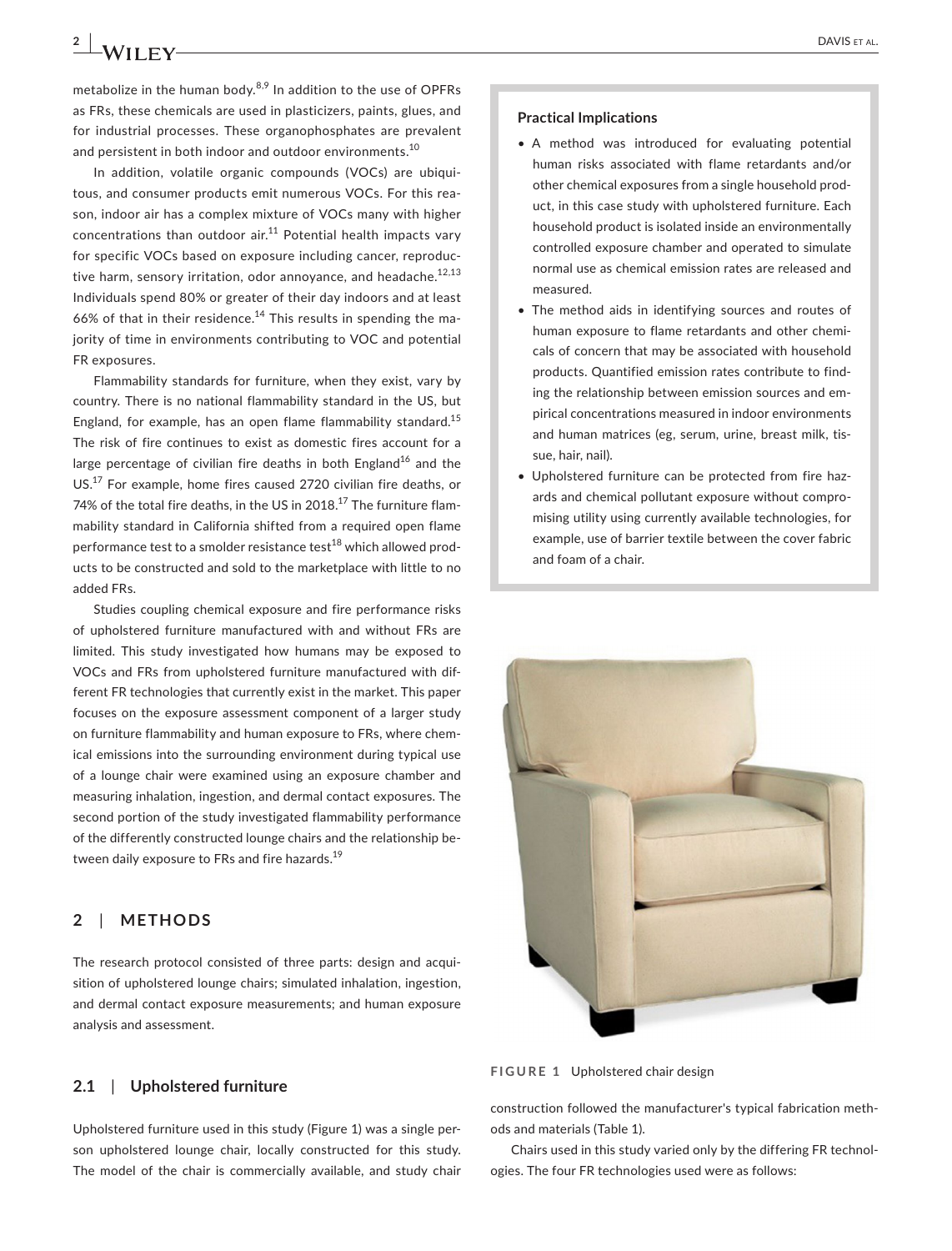## **TABLE 1** Upholstered chair components

| Components                                             | Material                           |
|--------------------------------------------------------|------------------------------------|
| Cover textile                                          | Cotton                             |
| Ticking textile                                        | Cotton + PET                       |
| Fiber filling                                          | PFT                                |
| Foam (varies by FR technologies)                       | Polyurethane with<br>or without FR |
| Poly loose filling                                     | PFT                                |
| Fiberglass barrier textile (only for barrier<br>chair) | Woven glass fiber                  |
| Decking textile                                        | Cotton +PFT                        |
| Framing                                                | Wood +metal                        |
|                                                        |                                    |

Abbreviation: PET, polyethylene terephthalate.



**FIGURE 2** Chair and the automated sitting mechanism in an exposure chamber

- 1. NFR- No FR added to the polyurethane foam (PUF)/control
- 2. OPFR- A commercial FR added to the PUF, identified as *tert*butylated triarylphosphate esters (TBPP) mix
- 3. RFR- A proprietary reactive (polymer integrated) chemical FR used in forming the PUF
- 4. BNFR- No FR added to the PUF, but a barrier fabric material with no FR added between the PUF and textile cover

The details of the chair construction are in Supporting Information 1. In summary, the TBPP mix was identified to be 58% by weight of (4-tert-butylphenyl) diphenyl phosphate (4tB-PDPP), along with 30% by weight of TPHP, 11% by weight of (2,4-di-tert-butylphenyl) diphenyl phosphate (B4tBPPP), and 1% by weight of tris (4-tert-butylphenyl) phosphate (T4tBPP). The OPFR foam was found to contain 2.9% by weight of the TBPP mix. The

RFR technology was expected to reduce leaching or migration of the FR from the product into the environment. The BNFR chair was fabricated without FRs but the PUF was wrapped and sewn with a woven fiberglass textile barrier which was placed directly under the cover textile.

## **2.2**  | **Exposure methods**

All newly manufactured chairs were tested for VOC and FR chemical emissions inside a dynamic, environmentally controlled exposure chamber. Air, dust, and simulated skin transfer samples were collected during simulated chair use and analyzed for exposure levels.

## 2.2.1 | Exposure chamber

Each chair was tested in a 6  $m^3$  specialized exposure chamber (Figure 2) with dynamic air flow and controlled environmental conditions. The chamber operated as a single-pass system without recirculation of chamber air and created an airtight seal with a closure mechanism with gaskets. All materials inside the chamber and chamber parts are made with low-emitting products; the chamber walls and air flow system components were constructed with electropolished stainless steel. The clean supplied air concentration remained below 10 μg/m $^3$  of total VOC (TVOC), 2 μg/m $^3$  of any individual VOC,  $1 \mu g/m^3$  of total particle mass concentration, and 2000/cm<sup>3</sup> of total particle count concentration. The air exchange rate was operated at  $1 \pm 0.05$  air change per hour (ACH), maintaining temperature at  $23 \pm 1^{\circ}$ C and relative humidity at  $50\% \pm 5\%$ . An automated pneumatic sitting mechanism (Figure 2) simulated sitting activity during personal use of the chair. A 56.7 kg weight was dropped once every minute from 3.6 cm above the seat cushion to mimic an average US male's upper body sinking into the chair from a standing position. Chamber operation and the sitting device are based on existing standards mentioned in Supporting Information 2.

# 2.2.2 | Exposure testing

A typical exposure simulation and sample collection timeline is shown in Figure 3. Each test product required a total of 4 days to measure emissions of VOCs in air and FRs in air, settled dust, and simulated dermal contact. The first phase of sampling was background contaminant collections. The chair sitting mechanism was turned on in the empty chamber during the background sample collections. Air sampling was conducted for VOCs, aldehydes, and FRs in gas and particle phases. Immediately after the background airborne samples were collected, the chamber door was opened and the background dust wipe samples were collected. For the second phase of testing, the upholstered chair was introduced inside the chamber and equilibrated overnight before the sampling began.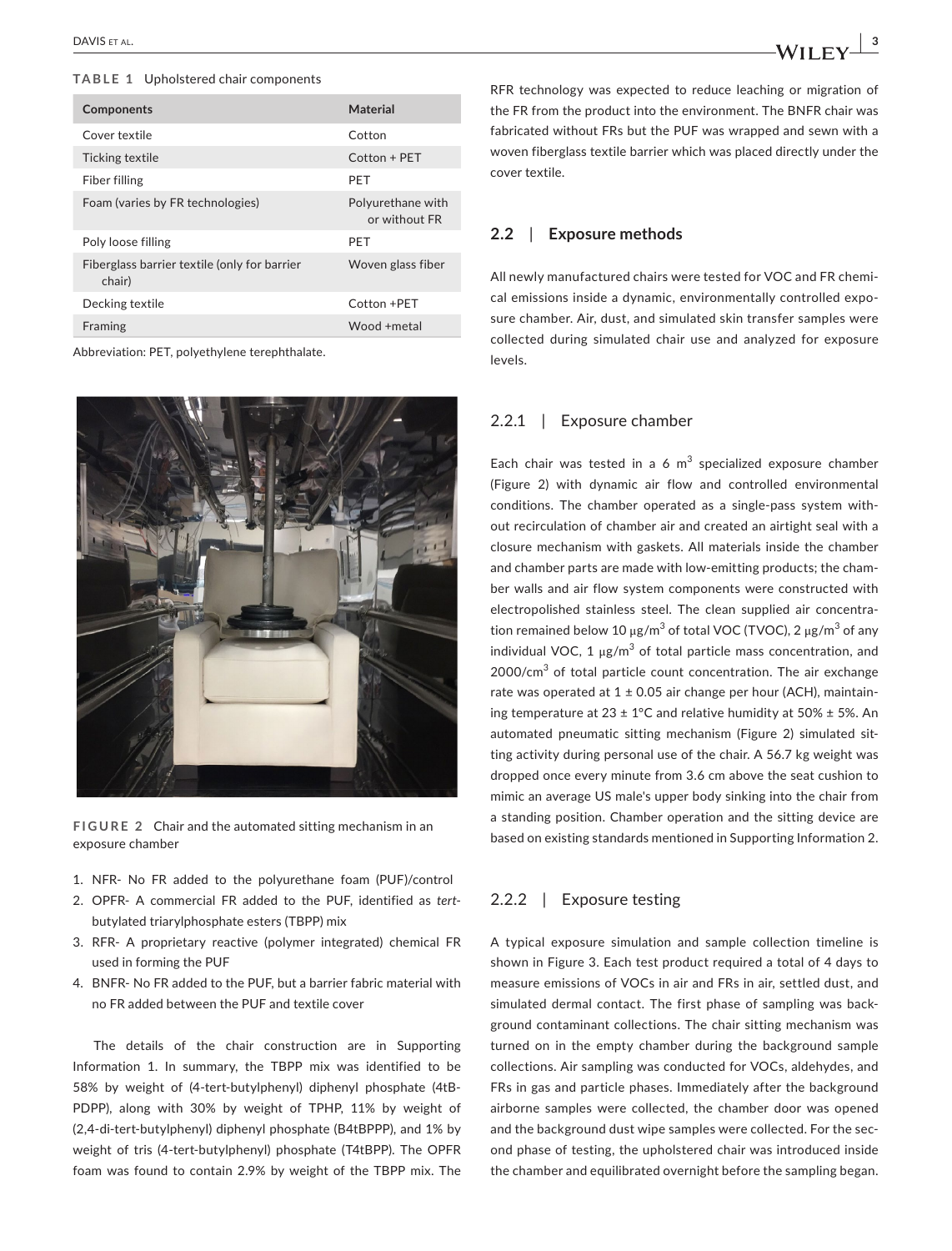

**FIGURE 4** Environmental exposure sampling media for air sampling: Tenax® tube (left) and 2,4-dinitrophenylhydrazine (DNPH) cartridge (middle) for volatile organic compounds (VOCs) and aldehydes respectively, and quartz filter in line with PUF cartridge for airborne FR (right)

Then the sitting mechanism was turned on simulating the behavior of sitting activity on the chair for 24 h as VOCs and airborne FR samples were collected, followed by the collection of dust wipe samples. The simulated dermal FR transfer/skin absorption samples were collected from the chair seat cushion immediately after completion of air and dust sample collections. The interior surface of the chamber was wiped with deionized water and purged overnight with clean air to prepare for the next background sampling.

#### *2.2.1 | Air exposure*

Volatile organic compound samples were collected directly from inside the chamber onto Tenax® solid sorbent cartridges (Figure 4) using a system of pumps with in-line mass flow controllers. VOC samples were collected for 90 min at 0.2 L/min (18 L collection volume) during background and at the beginning and end of the 24-h FR airborne sampling period. Sampled sorbent tubes were thermally desorbed and analyzed by GC/MS, a method applicable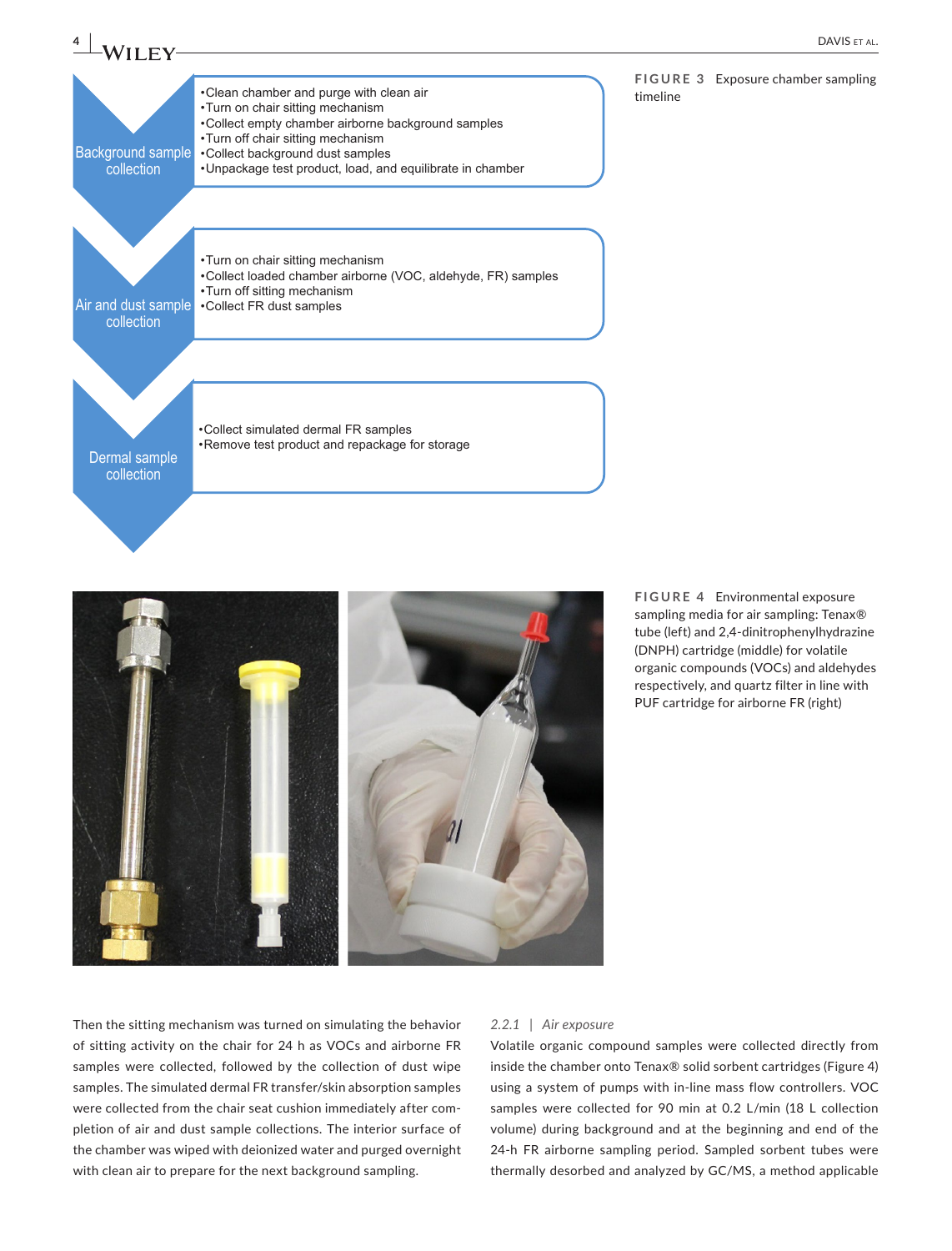**FIGURE 5** (A) Settled dust collection from the chair for FR analysis, and (B) simulated dermal transfer sample collection from chair with the filter patch (left) and filter placed between seat cushion and weight (right)



for  $C_5$  to  $C_{17}$  organic chemicals with boiling points ranging from 35°C to 250°C.

Emissions of low molecular weight aldehydes up to hexanal were collected onto solid sorbent cartridges treated with 2, 4-dinitrophenylhydrazine (DNPH) for 90 min at 0.5 L/min (collection volume of 45 L). Analysis was by high-performance liquid chromatography (HPLC). 10% duplicates were collected for VOC and aldehyde samples. The detection limit for most VOCs and aldehydes was less than or equal to 0.5  $\mu$ g/m $^3$  and the limit of quantification (LOQ) was at or lower than 2  $\mu$ g/m $^3$ , therefore a LOQ value of 2  $\mu$ g/m<sup>3</sup> was applied for all reportable chemicals. Additional details on GC/MS and HPLC analyses are in Supporting Information 2.

Airborne FR samples were collected for 24 h using a sampling train consisting of a quartz fiber filter designed to capture particulate phase (>2.5 µm in aerodynamic diameter) semi-volatile FRs, followed by a manufacturer-precleaned PUF cartridge capturing semi-volatile FRs in airborne and particulates smaller than  $2.5 \mu m$  in aerodynamic diameter (Figure 4) in line with an air sampling pump. A target air collection volume was 5760 L, and each sample was collected in duplicate. This sampling method was based on EPA Indoor Exposure Product Testing Protocols,<sup>20</sup> and EPA Method TO-10A.<sup>21</sup>

The FR chemical extraction method was based on protocols developed by van der Veen et al. $^{22}$  In this method, two separate extractions were utilized to assess the different FRs of interest. Once the two fractions were eluted by different solvents (*n*-hexane for PBDE congeners and ethyl acetate for OPFRs), the samples were evaporated dryness and reconstituted into a single solution in order to improve analyte throughput. The combined solution was analyzed using GC followed by electron impact ionization and MS. This extraction/analysis method was applied for settled dust and simulated dermal exposure samples as well. LOQ was set to one standard deviation of the blanks. List of target analytes as well as details on extraction, analysis, and QA/QC of FRs are in Supporting Information 3.

#### *2.2.2 | Dust exposure*

Settled floor dust around the test sample was collected using a wipe sample immediately after opening the chamber door after 24 h of chair agitation by the sitting mechanism, and the FRs in the dust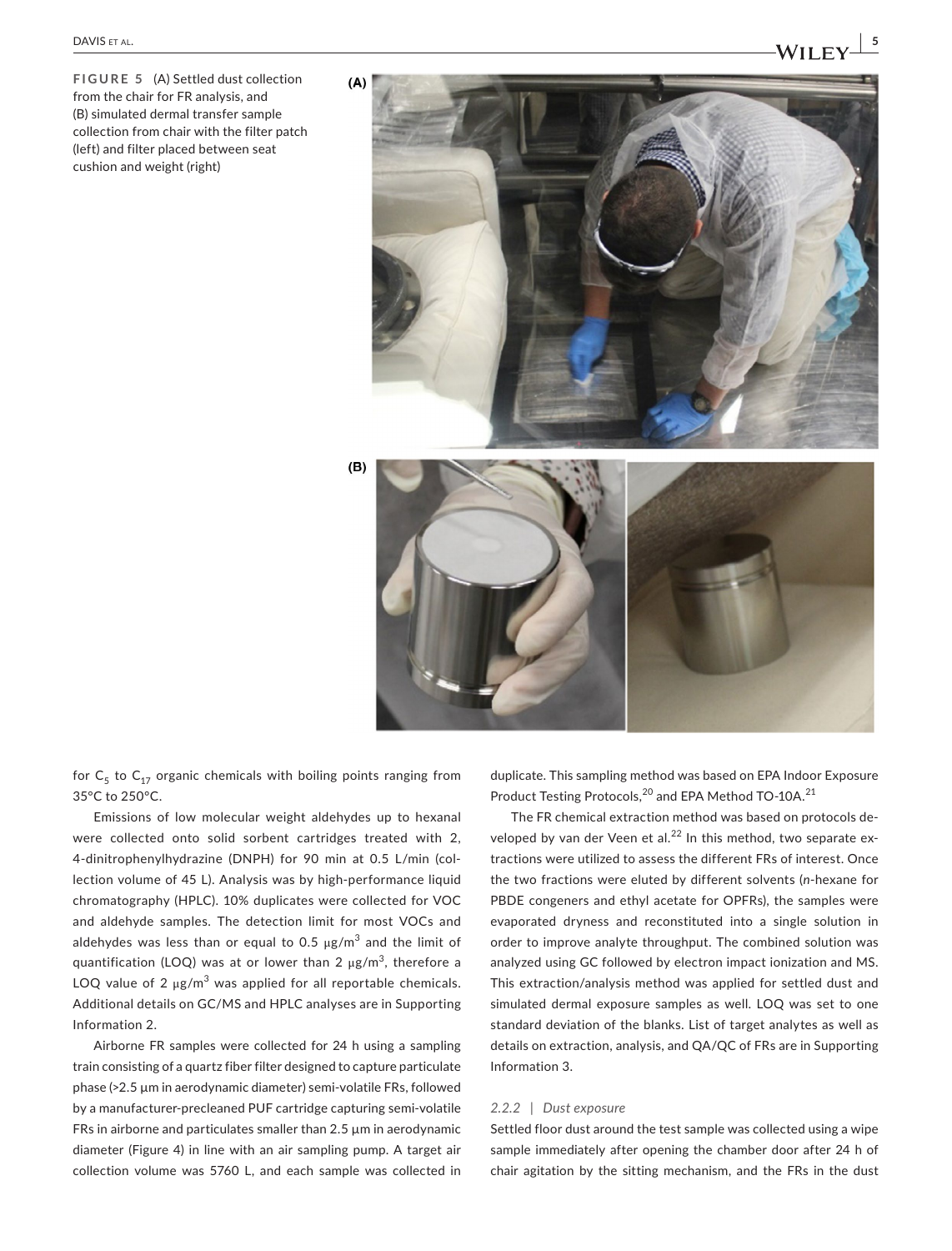sample were analyzed using the same method as for airborne FRs. A fixed surface area was sampled using a defined 0.093  $\text{m}^2$  template and sterile gauze impregnated with n-hexane (Figure 5a). The same surface area was wiped three times in three different directions. Settled dust samples were collected in duplicate; one wipe sample was collected in front of the chair and the other to the side of the chair. The sampling method is based on EPA-740-R-13-001. $^{23}$  Since the sitting mechanism mechanically mimicked one sitting per minute inside the chamber, this equates to about 3 months of chair use through agitation prior to collecting dust samples.

#### *2.2.3 | Dermal exposure*

The simulated dermal sampling method was developed based on EPA Indoor Exposure Product Testing Protocols,<sup>20</sup> Thomas et al,<sup>24</sup> and EPA Guideline 875.2300.<sup>25</sup> Dermal transfer of FRs from the test product surface was simulated using a patch protocol, and FRs in the sample were analyzed as stated above. A filter paper patch impregnated with a 0.9% saline solution was placed on the seat of the test chair (Figure 5b). A stationary weight was placed on top of the patch for 6 h to mimic an average person sitting on top of a specific surface area.

## **2.3**  | **Exposure prediction**

Expected human exposure levels and doses of FRs through oral, dermal, and inhalation routes were calculated using defined exposure models. The mathematical exposure models were based on the approach of Keil et al,<sup>26</sup> and the model parameters were obtained from the EPA Exposure Factors Handbook $14$  and other cited literature. Exposure modeling was performed for three personal physiological models: adult, toddler (1–2 years old), and infant (3–6 months old). The equations and parameters used for calculating average daily doses (ADDs) via inhalation, ingestion, and dermal contact exposure predictions are presented in Supporting Information 4.

# **3**  | **RESULTS**

# **3.1**  | **VOCs**

Measured TVOC emission rates (ERs) among the chairs ranged from 310 to 1090 μg/h and 44 individual VOCs were identified above the LOQs (Table 2, full list in Supporting Information 5 Table S6). Similar compounds were emitted from the four types of chairs including hexanal (VOC of highest emission rate), propanoic acid, pentanal, hexanoic acid, acetaldehyde, 2-butoxyethanol, 2-ethyl-1-hexanol, and formaldehyde. Sources of these included the construction materials, textiles, PUF, wood frame, and adhesives. The flammability construction technologies had little impact on the individual VOC emissions. PUF related VOC were measured including propylene carbonate, tetradecamethylhexasiloxane, and 1-[2-(2-methoxy-1-m ethylethoxy)-1-methylethoxy]-2-propanol. VOC analytical measurement duplicates were within a 20% difference.

The predicted VOC exposure concentrations were calculated from the highest ERs in Table 2 for each chemical as a conservative scan for risk. The predicted exposure concentrations in a scenario with the living/dining room with an air exchange rate of 0.45/h and another in a small bedroom with low ventilation, which represented the worst case in a residential setting, are presented in Table 3 (Supporting Information 5 Table S7 for a full list). Maximum predicted living/dining room concentrations were calculated using the maximum emission rates across all chairs with 201  $\mathrm{m}^3$  space $^{27}$  with 0.45/h air exchange rate (average for US residential homes), $14$  one chair per room. Maximum predicted bedroom concentrations were calculated using the maximum emission rates across all chairs with 28.2  $m<sup>3</sup>$ space<sup>27</sup> with 0.23/h air exchange rate (for a high performance/energy efficient home).<sup>28</sup> The predicted concentrations were compared with key globally accepted criteria for indoor air quality (Table 3).

Thirty-one VOCs known as carcinogens, irritants, reproductive or developmental toxins<sup>29</sup> were measured from the four types of chairs. Acetaldehyde, a suspected carcinogen,<sup>30,31</sup> and formaldehyde, a class

| <b>CAS No</b>  | Chemical            | No FR<br>(control) | <b>OPFR</b> | <b>Reactive FR</b><br>(RFR) | <b>Barrier textile</b><br>(BNFR) |
|----------------|---------------------|--------------------|-------------|-----------------------------|----------------------------------|
| Total          | <b>TVOC</b>         | 596                | 1090        | 310                         | 794                              |
| $66 - 25 - 1$  | Hexanal             | 322                | 563         | 116                         | 428                              |
| 79-09-4        | Propanoic acid      | 76.1               | 194         | 145                         | 191                              |
| 7136-3         | 1-Butanol           | 170                | 24.9        | 22.2                        | 230                              |
| 108-32-7       | Propylene Carbonate | NQ.                | 284         | NQ.                         | NQ                               |
| $110 - 62 - 3$ | Pentanal            | 57.4               | 114         | 18.0                        | 93.0                             |
| 123-38-6       | Propanal            | 43.7               | 117         | <b>NQ</b>                   | 68.7                             |
| $142 - 62 - 1$ | Hexanoic acid       | 32.3               | 33.9        | 20.6                        | 69.3                             |
| 108-95-2       | Phenol              | <b>NQ</b>          | 179         | <b>NQ</b>                   | <b>NQ</b>                        |
| $75 - 07 - 0$  | Acetaldehyde        | 62.9               | 50.4        | 17.7                        | 66.3                             |
| 111-76-2       | Ethanol, 2-butoxy   | 45.5               | 44.4        | 28.5                        | 68.7                             |

**TABLE 2** TVOC and top ten individual VOCs and their average emission rate (μg/h/chair)

Abbreviation: NQ, not quantifiable since chamber concentrations used to calculate the emission rate were below LOQ of 2  $\mu$ g/m $^3$ .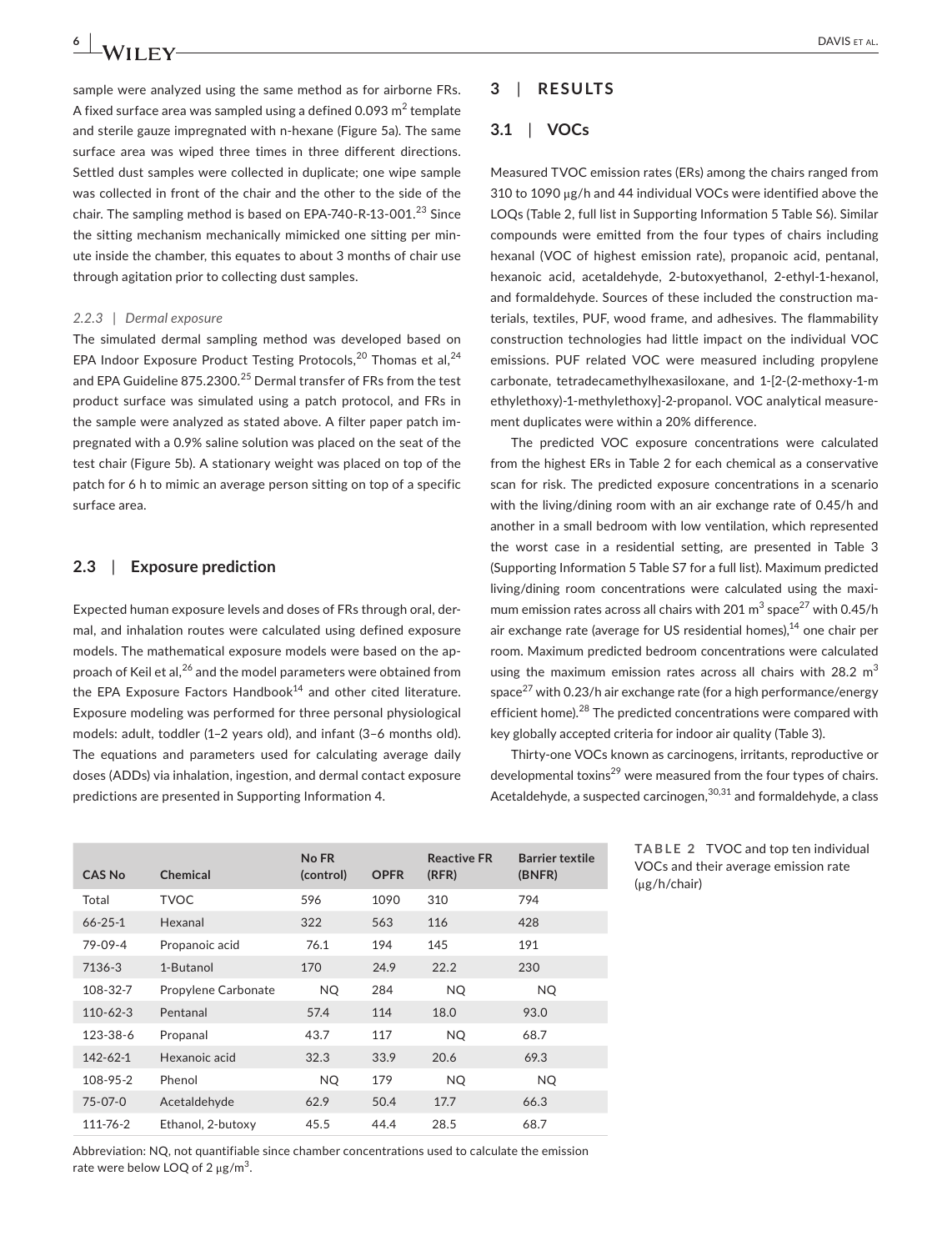**TABLE 3** TVOC and top ten predicted individual VOC concentrations (in a living room and a bedroom) and criteria by Ausschuss zur gesundheitlichen Bewertung von Bauprodukten's Lowest Concentration of Interest (AgBB LCI),<sup>29</sup> the American Conference of Governmental Industrial Hygienists' Threshold Limit Values (ACGIH TLV®),<sup>33</sup> and the California Department of Public Health Standard Method (CDPH SM).<sup>32</sup> All concentrations are in  $\mu$ g/m<sup>3</sup>

| CAS No.        | <b>Chemical</b>     | Living room<br>conc. | <b>Bedroom</b><br>conc. | AgBB<br>LCI | <b>ACGIH</b><br>1/10 TLV | <b>CDPH SM</b> |
|----------------|---------------------|----------------------|-------------------------|-------------|--------------------------|----------------|
| $000 - 00 - 0$ | <b>TVOC</b>         | 12.1                 | 168                     | <b>NA</b>   | <b>NA</b>                | <b>NA</b>      |
| $66 - 25 - 1$  | Hexanal             | 6.22                 | 86.8                    | 900         | <b>NA</b>                | <b>NA</b>      |
| 79-09-4        | Propanoic acid      | 3.34                 | 46.6                    | 310         | <b>NA</b>                | <b>NA</b>      |
| $71-36-3$      | 1-Butanol           | 2.54                 | 35.5                    | 3000        | 6060                     | <b>NA</b>      |
| 108-32-7       | Propylene carbonate | 3.14                 | 43.8                    | 250         | <b>NA</b>                | <b>NA</b>      |
| $110 - 62 - 3$ | Pentanal            | 1.26                 | 17.6                    | 800         | <b>NA</b>                | <b>NA</b>      |
| 123-38-6       | Propanal            | 1.29                 | 18.0                    | <b>NA</b>   | <b>NA</b>                | <b>NA</b>      |
| 142-62-1       | Hexanoic acid       | 0.80                 | 11.2                    | 490         | <b>NA</b>                | <b>NA</b>      |
| 108-95-2       | Phenol              | 1.98                 | 27.6                    | 10          | 1930                     | 100            |
| $75 - 07 - 0$  | Acetaldehyde        | 0.73                 | 10.2                    | 1200        | 4500                     | 70             |
| 111-76-2       | Ethanol, 2-butoxy   | 0.76                 | 10.6                    | 1100        | 9670                     | <b>NA</b>      |

Abbreviation: NA, not available.

**FIGURE 6** FR concentrations measured in the exposure chamber from OPFR chairs. The average of duplicate samples (with standard deviation) and the maximum FR concentrations for (A) inhalation route via semi-volatile phase in PUF sampler (PUF), (B) inhalation via aerosol phase in quartz filter (QF), (C) ingestion rote sampled by dust wipe (DW) on the floor of the chamber (y-axis in log scale), and (D) simulated dermal contact sampled via filter patch (FP; y-axis in log scale) are presented along with LOQs. LOQ was set at three times LOD for those not clearly visible



1 carcinogen,30 were emitted from all chair types. The predicted concentrations for acetaldehyde in both the living room (0.7  $\mu$ g/m $^3$ ) and the bedroom (10.2 μg/m $^3$ ) were lower than the lowest guidance level of 70 μg/m<sup>3</sup> from the California Department of Public Health Standard Method (CDPH SM)<sup>32</sup> with one chair in the room. The predicted formaldehyde concentrations in the living room were one-tenth of the

lowest guidance level (9  $\mu$ g/m $^3$  from CDPH SM) regardless of air exchange rates, however formaldehyde concentrations in the bedroom (3.07 and 6.01  $\mu$ g/m<sup>3</sup> for average and high performance/lower ventilation respectively) were approaching the limit with one chair. Two chairs in the bedroom with low ventilation was predicted to exceed both CDPH SM limit and one-tenth of the American Conference of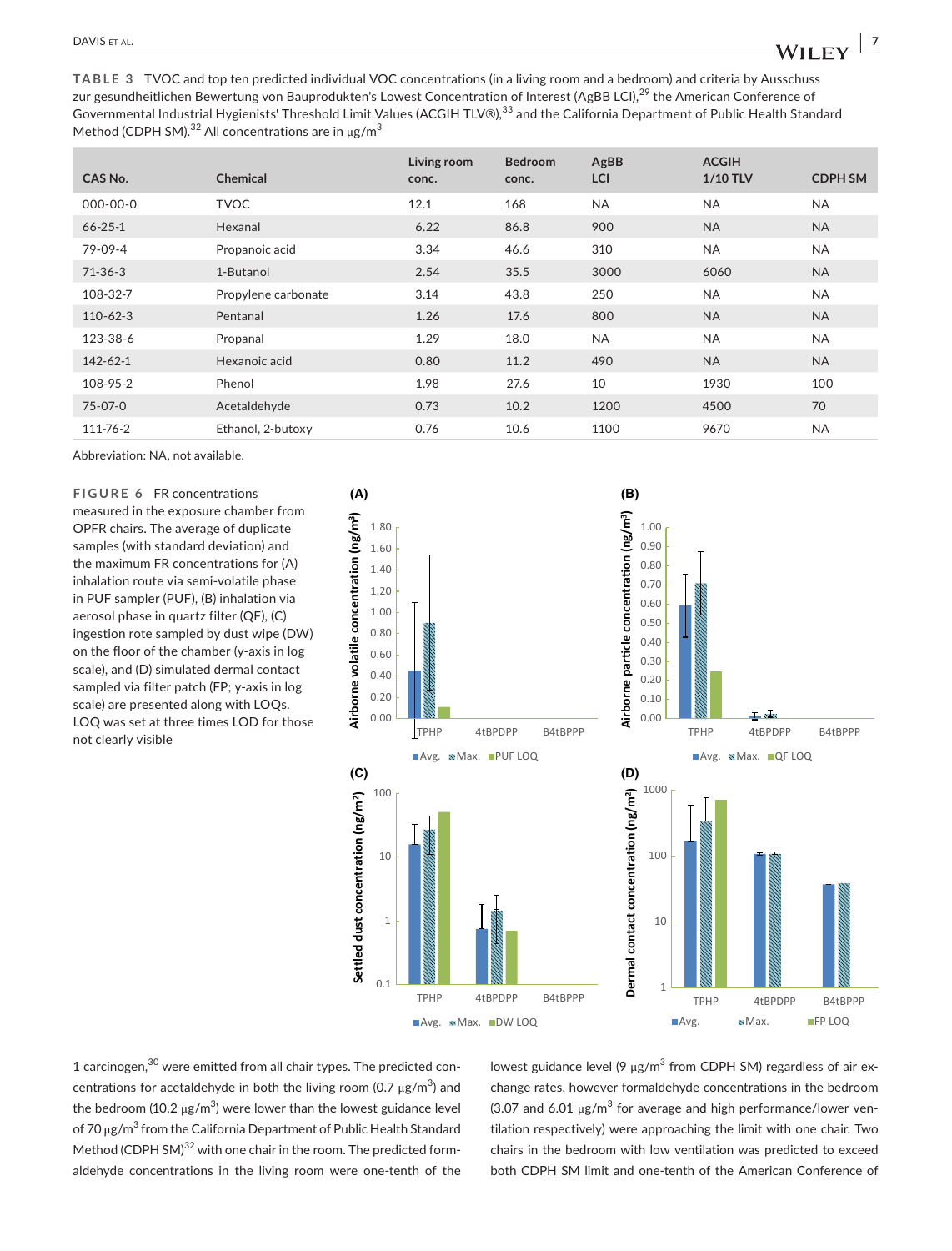

**FIGURE 7** Predicted average daily doses (ADDs) in ng/kg/day for male, female adults, toddler, and infant. ADDs are separated by gas phase and particle phase inhalation, ingestion, and simulated dermal exposure routes. TPhP: triphenyl phosphate (using ABS of 0.18), 4tBPDPP: (4-tert-butylphenyl) diphenyl phosphate (ABS of 0.1), B4tBPPP: (2,4-ditertbutylphenyl) diphenyl phosphate (ABS of 0.1). Numerical values are listed in

Governmental Industrial Hygienists' Threshold Limit Values (ACGIH TLV®). An estimated safety factor of one-tenth is applied to the ACGIH TLV values for differences between occupational and residential settings. Three chairs in the average ventilation condition would exceed the formaldehyde CDPH SM limit. Hexanal, propanoic acid, 2-butoxyethanol and 2-ethyl-1-hexanol are irritants that were consistently detected in all four types of chairs; however, their predicted exposure concentrations were lower than the guidance levels.

#### **3.2**  | **FR**

Material content analysis performed by independent third-party laboratories showed that no FRs were detected in the PUFs except for that used in the OPFR chairs. The presence of brominated FRs was scanned for but found none above the LOQ hence the values are not reported here. FR emission measurements inside the exposure chamber was focused on the four identified FRs from the OPFR chair, TPHP, 4tBPDPP, B4tBPPP, and T4tBPP, and these were found in the air, settled dust, and simulated dermal transfer samples (Figure 6). ADDs of FRs for adults, toddlers, and infants were calculated for the four simulated human exposure pathways including particle inhalation, and ultrafine particulates/volatile inhalation, ingestion, and dermal contact exposure (Figure 7 and in Supporting Information 6). The higher FR values obtained from the duplicate test samples were used to obtain the worst-case exposure levels. This exposure data was limited, but it provides an exploratory evaluation of exposure potentials by different exposure routes as presented below.

# 3.2.1 | Inhalation

TPHP was detected in both volatile and airborne particle phases, and the predicted concentration in a living room with an average ventilation rate (0.45/h) was 0.11 ng/m $^3$ , much lower than one-tenth TLV guideline of 300  $\mu$ g/m $^{3.33}$  Placing the OPFR chair in the bedroom would increase the TPHP concentration by a factor of 7 (with average ventilation) to 14 (low ventilation for high performance homes) compared to the concentration in the living room. TPHP was the only FR detected in the volatile phase. In the particle phase, 4tBP-DPP was also detected at a trace level (0.026 ng/m<sup>3</sup>).

For the scenario of one chair in a living room with an average ventilation, inhalation was predicted to be the route resulting in the least FR exposure, accounting for less than 1% of total ADD values (summation of all exposure routes and FRs measured) for all ages (Figure 7). Toddlers had the highest predicted inhalation ADDs with 0.015 ng/kg/day of TPHP and 0.0003 ng/kg/day of 4tBPDPP. Infants' inhalation ADDs are at 96.4% and adults' inhalation ADDs are at 37.3% of toddlers' value.

# 3.2.2 | Settled dust

TPHP and 4tBPDPP were consistently detected in settled dust from the OPFR chairs but at or below LOQ, with an average TPHP level of 15.9 ng/m<sup>2</sup> and 4tBPDPP level of 0.74 ng/m<sup>2</sup>. Ingestion exposure was predicted to be the second most significant exposure route for TPHP, and the primary exposure route for 4tBPDPP in children (Figure 7). FR ADD via ingestion was higher for children, especially infants, due to their frequent hand to mouth contact from touching settled dust. Infants have the highest ingestion ADD with 18.7 ng/kg/day (23.5% of total ADD) for TPHP and 1.02 ng/kg/day (80.8%) for 4tBPDPP. Ingestion ADDs for toddlers were 10.6 ng/kg/day (19.1% of total ADD) for TPHP and 0.58 ng/kg/day (76.4%) for 4tBPDPP. Ingestion ADD for adults accounted for less than 3% of total ADD for both TPHP and 4tBPDPP. Infant's ingestion ADDs were up to 3060 times higher than adult's ADDs due to higher absolute ingestion and lower bodyweights.

#### 3.2.3 | Dermal exposure

Three out of four identified FRs in the OFPR chair were measured in dermal transfer samples, with the highest levels of 342 ng/m<sup>2</sup>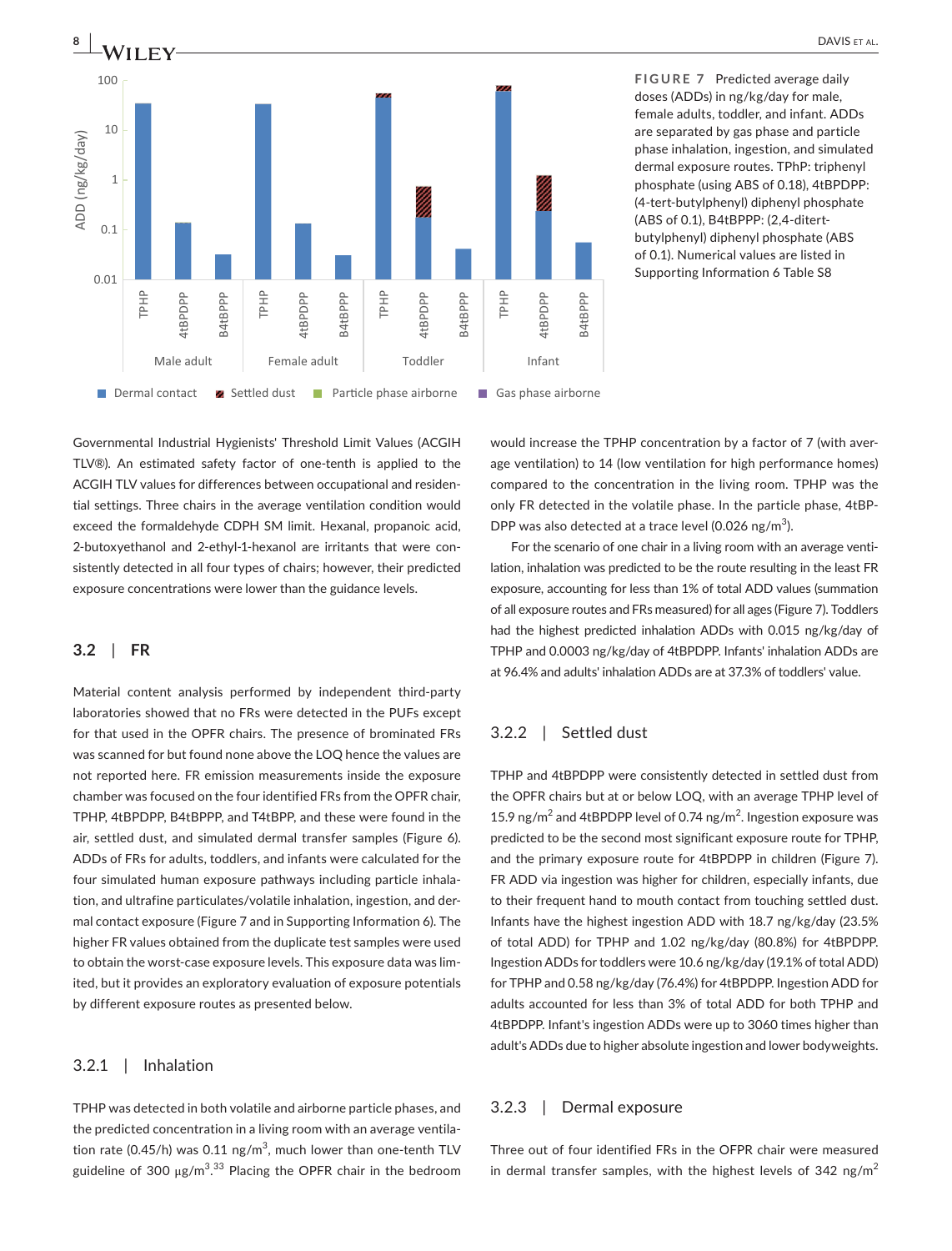(below LOQ) for TPHP, 112 ng/m<sup>2</sup> for 4tBPDPP and 37.5 ng/m<sup>2</sup> for B4tBPPP (Figure 6). B4tBPPP was only detected in dermal exposure samples.

Dermal contact exposure was estimated to be the most significant exposure route for adults and children for TPHP. Infants have the highest dermal ADD of TPHP at 60.6 ng/kg/day (76.5% of total ADD), followed by toddlers at 45.1 ng/kg/day (80.9%). Dermal ADDs were three orders of magnitude higher than ingestion or inhalation for adults, males at 34.6 ng/kg/day and females at 33.6 ng/kg/day, making dermal transfer the most significant FR exposure. The dermal contact TPHP ADD for females was 1.0 ng/kg/day lower than males' due to the assumption that an average female is smaller than an average male therefore having a smaller contact surface area with a chair. Infants have the highest dermal ADD for 4tBPDPP as well at 0.24 ng/kg/day, though this value is two orders of magnitude smaller than that for TPHP. All B4tBPPP exposure was predicted to be from dermal contact since B4tBPPP was only detected in dermal contact samples. B4tBPPP ADDs were an order of magnitude smaller than 4tBPDPP ADDs and three orders of magnitude smaller than TPHP ADDs.

# 3.2.4 | Overall FR exposure

The total mass of FRs in each test sample was estimated using PUF's density, volume, and FR weight percentages. An OPFR chair was estimated to contain 23.0 g of TPHP, 44.8 g of 4tBPDPP, 8.6 g of B4tBPPP, and 0.47 g of T4tBPP totaling 76.9 g of FRs in one OPFR chair. When the measured airborne OPFR concentrations were converted to ERs assuming FRs were released steadily over the sampling period, one OPFR chair was predicted to release up to 9.67 ng/h of TPHP and 0.16 ng/h of 4tBPDPP. This estimation equates to a small fraction (0.04 ppb) of total FRs by weight being released in ambient air every hour. Assuming that all larger-sized settling particles/dust fell inside the chamber at a constant rate within the 24 h sampling period, the settled dust ERs were in the same range as airborne ERs, leading to 0.05 ppb of total FRs by weight being released and settled on the floor per hour.

TPHP was measured as the highest level of FR available for human exposure, followed by 4tBPDPP and B4tBPPP. The predicted TPHP ADDs from the OPFR chair were 34.6, 55.8, and 79.3 ng/kg/day for adults, toddlers, and infants, respectively. 4tBPDPP exposure was the second highest with ADDs of 0.141, 0.761, and 1.26 ng/kg/day for adults, toddlers, and infants, respectively. B4tBPPP ADDs via dermal contact were 0.032, 0.042, and 0.056 ng/kg/day for adults, toddlers, and infants. The summation of all the OPFR ADDs from a chair, 34.7, 56.6, 79.4 ng/kg/day for adults, toddlers, and infants, respectively, account for about a tenth of the estimated daily intake of OPFRs in various US indoor environments presented by Kim et al.<sup>34</sup>

The exposure modeling showed that young children, the most susceptible population, likely receive the highest FR exposure. The total ADD was higher for infants and toddlers than for adults; total

ADDs from the OPFR chair were 2.32 and 1.63 times higher for infants and toddlers respectively. Infants had the largest total ADD due to them having the largest dermal and ingestion ADDs.

# **4**  | **DISCUSSION**

The research methodology on measuring and assessing VOC and FR emissions and exposures from furniture was presented. The methodology entails test product management, product exposure during simulated use, sample collection and measurement for ingestion, inhalation, and dermal contact exposure potentials, and exposure modeling for VOCs and FRs. This included the use of an environmentally controlled chamber for product testing and extensive analytical procedures for the collection and analysis of air, dust, and dermal transfer samples. These techniques provide consistent and defined processes for measuring human exposure to VOCs, FRs, and other potential contaminants from the use of consumer products like furniture.

Results demonstrated that FR exposure potentials can be present with use of chairs manufactured with a FR added to the PUF for flammability management, and this exposure can occur by inhalation, ingestion, and dermal contact. The studied reactive FR chemically bound to the PUF did not demonstrate any known FR emission/ exposure.

Indoor air concentrations of the sum of OPFRs (that included TPHP as one of the chemicals detected) have been measured throughout the world, as low as 5.2 ng/m<sup>3</sup> and as high as 217 ng/ m<sup>3</sup>.<sup>35,36</sup> Indoor air concentrations of TPHP specifically range between 0.5 ng/m<sup>3</sup> in a private home in Napal<sup>35</sup> to a maximum of 1.08 ng/m<sup>3</sup> (mean of 0.12 ng/m<sup>3</sup> in various indoor environments, eg, homes, cars, stores) in the US.<sup>34</sup> Despite the unknown parameters such as room volume and ventilation of each studied rooms from other literature, the predicted concentration in a living room with one studied lounge chair (0.11 ng/m<sup>3</sup>) is comparable since it is 92% of the mean TPHP concentration from indoor environments in the US (0.12 ng/ $m<sup>3</sup>$ ), 10% of the maximum TPHP concentration in the US (1.08 ng/ $m<sup>3</sup>$ ), and 22% of the measured residential concentration in Nepal (0.5  $\text{ng/m}^3$ ). The studied chair should make up a fraction of the total measured TPHP concentrations since most likely there are other sources of TPHP in the studied room.

During simulated chair use, VOC levels were low and associated with the chair construction materials. The FR technologies applied did not contribute to the VOC emissions. Based on presented exposure modeling, VOCs exposure is primarily dependent on the number of chairs and ventilation rates in the environment. Although measured levels were below commonly accepted indoor air quality criteria, their levels could also be influenced by materials and environmental conditions. Formaldehyde and acetaldehyde were the prevalent VOCs of concern. FR exposure modeling and assessment indicated that the primary human health concern is settled dust/dermal contact exposure, with children having greater vulnerability due to their hand to mouth transfer. The use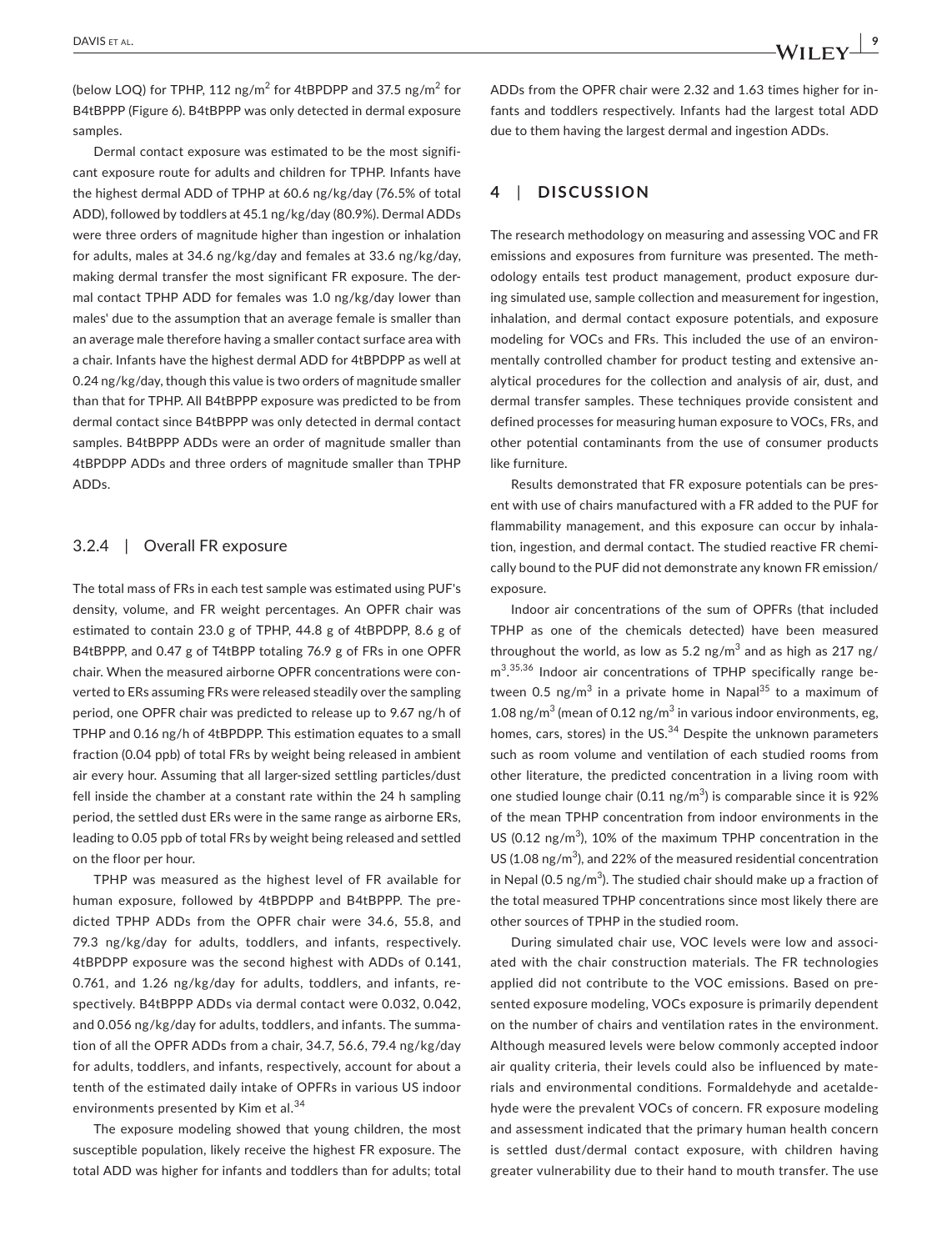of a barrier textile or chemically bound FRs in PUF were shown to be available technologies to minimize VOC and FR chemical exposures.

Applied FR technologies should be free from potentially toxic chemicals, but they should also meet their objective which is fire prevention. Harris et al.<sup>19</sup> presents the coinciding results from a series of smoldering and open fire experiments conducted on the four types of chairs studied. In summary, the only FR technology that suppressed a match-equivalent open flame placed on top of the chair from igniting completely was the barrier textile. The fire never burned through the woven-fiberglass barrier textile to the PUF or filling, resulting in lower heat release rate and asphyxiant gas concentrations compared to NFR, RFR, and OPFR chairs that burned to their frames within 15 min. No significant flammability differences were observed amongst NFR, RFR, and OPFR chairs. All chairs did not pass the smolder resistance test despite the effectiveness of the barrier textile for an open flame test.

Technologies do exist where upholstered furniture can be protected from fire and pollutant exposure, as demonstrated by the barrier textile selected for this case study. The study also provided methods and data to evaluate human risks associated with FRs and other potential chemical exposures, which is relevant to protecting the health and safety of consumers and fire safety professionals.

#### **ACKNOWLEDGEMENTS**

We would like to thank the furniture manufacturers, material suppliers, and chemical suppliers who contributed their expertise and commitment in development of our test products. Furthermore, we would like to thank Dr. Heather Stapleton of Duke University for flame retardant analysis, and Scott Laughlin, graduate student at the time, for his contributions.

#### **CONFLICT OF INTEREST**

The authors declare no conflict of interest.

## **AUTHOR CONTRIBUTION**

Aika Davis: involved in investigation, methodology, data curation, formal analysis, and writing—original draft preparation. P. Barry Ryan: involved in supervision, conceptualization, methodology, data curation, and writing—review & editing. Jordan Cohen: involved in investigation and methodology. Debra Harris: involved in conceptualization, project administration, resources, and writing—review & editing. Marilyn Black: involved in conceptualization, project administration, methodology, data curation, supervision, and writing review & editing.

#### **ORCID**

*Aika Davis* <https://orcid.org/0000-0001-8620-5311>

# **REFERENCES**

1. US EPA. Polybrominated diphenylethers (PBDEs) Significant New Use Rules (SNUR). US EPA. September 22, 2015. [https://www.epa.](https://www.epa.gov/assessing-and-managing-chemicals-under-tsca/polybrominated-diphenylethers-pbdes-significant-new-use) [gov/assessing-and-managing-chemicals-under-tsca/polybromin](https://www.epa.gov/assessing-and-managing-chemicals-under-tsca/polybrominated-diphenylethers-pbdes-significant-new-use)

[ated-diphenylethers-pbdes-significant-new-use](https://www.epa.gov/assessing-and-managing-chemicals-under-tsca/polybrominated-diphenylethers-pbdes-significant-new-use). Accessed March 9, 2020.

- 2. Blum A, Behl M, Birnbaum LS, et al. Organophosphate ester flame retardants: are they a regrettable substitution for polybrominated diphenyl ethers? *Environmental Science & Technology Letters*. 2019;6(11):638-649. [http://dx.doi.org/10.1021/acs.estle](http://dx.doi.org/10.1021/acs.estlett.9b00582) [tt.9b00582](http://dx.doi.org/10.1021/acs.estlett.9b00582)
- 3. Doherty BT, Hammel SC, Daniels JL, Stapleton HM, Hoffman K. Organophosphate esters: are these flame retardants and plasticizers affecting children's health? *Current environmental health reports*. 2019;6:201-213.
- 4. Keimowitz AR, Strunsky N, Wovkulich K. Organophosphate flame retardants in household dust before and after introduction of new furniture. *Chemosphere*. 2016;148:467-472.
- 5. Meeker JD, Stapleton HM. House dust concentrations of organophosphate flame retardants in relation to hormone levels and semen quality parameters. *Environ Health Perspect*. 2010;118:318-323.
- 6. Abdallah MA-E, Pawar G, Harrad S. Evaluation of in vitro vs. in vivo methods for assessment of dermal absorption of organic flame retardants: a review. *Environ Int*. 2015;74:13-22.
- 7. Hoffman K, Garantziotis S, Birnbaum LS, Stapleton HM. Monitoring indoor exposure to organophosphate flame retardants: hand wipes and house dust. *Environ Health Perspect*. 2015;123:160-165.
- 8. Butt CM, Hoffman K, Chen A, Lorenzo A, Congleton J, Stapleton HM. Regional comparison of organophosphate fl ame retardant (PFR) urinary metabolites and tetrabromobenzoic acid (TBBA) in mother-toddler pairs from California and New Jersey. *Environ Int*. 2016;94:627-634. <https://doi.org/10.1016/j.envint.2016.06.029>
- 9. Ma J, Zhu H, Kannan K. Organophosphorus Flame Retardants and Plasticizers in Breast Milk from the United States. *Environmental Science & Technology Letters*. 2019;6(9):525-531. [http://dx.doi.](http://dx.doi.org/10.1021/acs.estlett.9b00394) [org/10.1021/acs.estlett.9b00394](http://dx.doi.org/10.1021/acs.estlett.9b00394)
- 10. Wei G-L, Li D-Q, Zhuo M-N, et al. Organophosphorus flame retardants and plasticizers: Sources, occurrence, toxicity and human exposure. *Environ Pollut*. 2015;196:29-46.
- 11. Hodgson AT, Levin H. *Volatile Organic Compounds in Indoor Air: A Review of Concentrations Measured in North America since 1990*. Berkeley, CA: Lawrence Berkeley National Laboratory; 2003: LBNL–51715, 877673. October 1, 2003. [http://www.osti.gov/servl](http://www.osti.gov/servlets/purl/877673-BMQNqO/) [ets/purl/877673-BMQNqO/.](http://www.osti.gov/servlets/purl/877673-BMQNqO/) Accessed April 27, 2020.
- 12. Muller WJ, Black MS. Sensory irritation in mice exposed to emissions from indoor products. *Am Ind Hyg Assoc J*. 1995;56:794-803.
- 13. Wolkoff P, Nielsen GD. Organic compounds in indoor air their relevance for perceived indoor air quality? *Atmos Environ*. 2001;35:4407-4417.
- 14. Epa US. *Exposure Factors Handbook 2011 Edition*. Cincinnati, OH: U.S. Environmental Protection Agency; 2011.
- 15. EN. *EN 1021-2 Furniture Assessment of the Ignitability of Upholstered Furniture - Part 2: Ignition Source Match Flame Equivalent*. Czech Republic: European Standards; 2014.
- 16. Home Office Statistical Bulletin. Fire and rescue incident statistics: England, year ending September 2019. 2020. [https://assets.publi](https://assets.publishing.service.gov.uk/government/uploads/system/uploads/attachment_data/file/865256/fire-and-rescue-incident-sep19-hosb0620.pdf) [shing.service.gov.uk/government/uploads/system/uploads/attac](https://assets.publishing.service.gov.uk/government/uploads/system/uploads/attachment_data/file/865256/fire-and-rescue-incident-sep19-hosb0620.pdf) [hment\\_data/file/865256/fire-and-rescue-incident-sep19-hosb0](https://assets.publishing.service.gov.uk/government/uploads/system/uploads/attachment_data/file/865256/fire-and-rescue-incident-sep19-hosb0620.pdf) [620.pdf](https://assets.publishing.service.gov.uk/government/uploads/system/uploads/attachment_data/file/865256/fire-and-rescue-incident-sep19-hosb0620.pdf). Accessed March 10, 2020.
- 17. Evarts B. Fire Loss in the United States During 2018. National Fire Protection Association. October 2019:20.
- 18. BEARHFTI. *California Technical Bulletin 117–2013: Requirements, Test Procedure and Apparatus for Testing the Smolder Resistance of Materials Used in Upholstered Furniture*. Sacramento, CA: Bureau of Electronic & Appliance Repair Home Furnishings & Thermal Insulation; 2013.
- 19. Harris D, Davis A, Ryan PB, et al. Chemical exposure and flammability risks of upholstered furniture. *Fire and Materials*. 2021;45(1):167- 180. <http://dx.doi.org/10.1002/fam.2907>